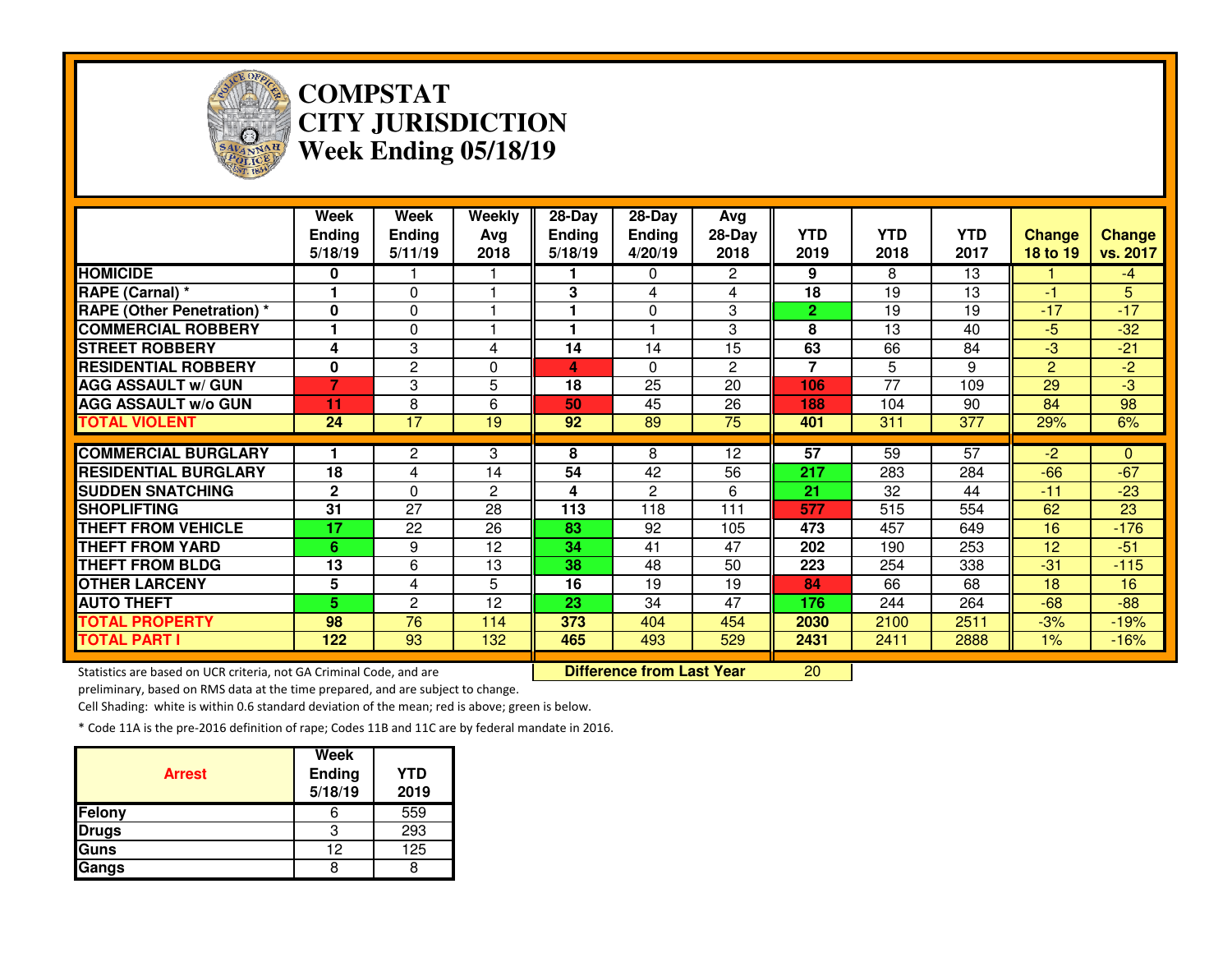

## **COMPSTATNORTH PRECINCTWeek Ending 05/18/19**

**PRECINCT COMMANDER:**

**CAPT. CARY HILL**

-33



|                                   | Week           | Week            | Weekly       | 28-Day          | 28-Day          | Avg             |              |                 |                 |                 |                 |
|-----------------------------------|----------------|-----------------|--------------|-----------------|-----------------|-----------------|--------------|-----------------|-----------------|-----------------|-----------------|
|                                   | <b>Ending</b>  | <b>Ending</b>   | Avg          | <b>Ending</b>   | <b>Ending</b>   | 28-Day          | YTD          | <b>YTD</b>      | <b>YTD</b>      | <b>Change</b>   | <b>Change</b>   |
|                                   | 5/18/19        | 5/11/19         | 2018         | 5/18/19         | 4/20/19         | 2018            | 2019         | 2018            | 2017            | <b>18 to 19</b> | vs. 2017        |
| <b>HOMICIDE</b>                   | 0              | 0               | 0            | 0               | 0               | 0               | $\mathbf{2}$ |                 | 3               |                 | -1.             |
| RAPE (Carnal) *                   | $\mathbf{0}$   | $\Omega$        | $\mathbf{0}$ | 0               | 0               |                 | 4            | 4               | 5               | $\Omega$        | -1              |
| <b>RAPE (Other Penetration) *</b> | $\bf{0}$       | $\Omega$        | $\Omega$     |                 | $\Omega$        | 0               |              | $\mathbf{2}$    | 4               | -1              | -3              |
| <b>COMMERCIAL ROBBERY</b>         | $\mathbf{0}$   | 0               | $\mathbf{0}$ | 0               | $\Omega$        | 0               |              | 3               | 4               | $-2$            | $-3$            |
| <b>STREET ROBBERY</b>             | $\mathbf{0}$   | 0               |              |                 | 4               | 5               | 15           | 24              | 34              | $-9$            | $-19$           |
| <b>RESIDENTIAL ROBBERY</b>        | $\mathbf 0$    |                 | $\Omega$     | 1               | $\Omega$        | 0               |              | $\overline{2}$  |                 | $-1$            | $\mathbf{0}$    |
| <b>AGG ASSAULT w/ GUN</b>         | $\overline{2}$ | $\Omega$        | 1            | 4               | 5               | 5               | 21           | 19              | 26              | $\overline{2}$  | $-5$            |
| <b>AGG ASSAULT w/o GUN</b>        | 4              | 4               | $\mathbf{2}$ | 11              | 11              | 8               | 50           | $\overline{28}$ | $\overline{25}$ | $\overline{22}$ | $\overline{25}$ |
| <b>TOTAL VIOLENT</b>              | 6              | 5               | 5            | 18              | $\overline{20}$ | $\overline{20}$ | 95           | $\overline{83}$ | 102             | 14%             | $-7%$           |
|                                   |                |                 |              |                 |                 |                 |              |                 |                 |                 |                 |
| <b>COMMERCIAL BURGLARY</b>        | 0              | 0               |              | 0               | 2               | 3               | 13           | 13              | 18              | $\mathbf{0}$    | -5              |
| <b>RESIDENTIAL BURGLARY</b>       | $\overline{3}$ | $\overline{c}$  |              | $\overline{7}$  | 9               | 6               | 28           | 28              | 29              | $\Omega$        | $-1$            |
| <b>SUDDEN SNATCHING</b>           |                | 0               |              | $\mathbf{2}$    |                 | 2               | 9            | 15              | 22              | -6              | $-13$           |
| <b>SHOPLIFTING</b>                | 3              | 6               | 4            | 12 <sub>2</sub> | 10              | 18              | 67           | 105             | 78              | $-38$           | $-11$           |
| <b>THEFT FROM VEHICLE</b>         | 3              | 9               | 6            | 18              | 25              | 23              | 113          | 89              | 162             | 24              | $-49$           |
| <b>THEFT FROM YARD</b>            | $\mathbf{2}$   |                 | 3            | 6               | 8               | 13              | 54           | 52              | 88              | $\overline{2}$  | $-34$           |
| <b>THEFT FROM BLDG</b>            | 6              |                 | 3            | 12              | 8               | 14              | 52           | 74              | 111             | $-22$           | $-59$           |
| <b>OTHER LARCENY</b>              | $\bf{0}$       |                 |              |                 | 4               | 6               | 16           | 11              | 15              | 5.              | 1.              |
| <b>AUTO THEFT</b>                 | 3              | $\Omega$        | 3            | 4               | 4               | 10              | 28           | 38              | 73              | $-10$           | $-45$           |
| <b>TOTAL PROPERTY</b>             | 21             | 20              | 23           | 62              | $\overline{71}$ | 94              | 380          | 425             | 596             | $-11%$          | $-36%$          |
| <b>TOTAL PART I</b>               | 27             | $\overline{25}$ | 28           | 80              | 91              | 114             | 475          | 508             | 698             | $-6%$           | $-32%$          |

Statistics are based on UCR criteria, not GA Criminal Code, and are **Difference from Last Year** 

preliminary, based on RMS data at the time prepared, and are subject to change.

Cell Shading: white is within 0.6 standard deviation of the mean; red is above; green is below.

| <b>Arrests</b> | <b>Week</b><br><b>Ending</b><br>5/18/19 | <b>YTD</b><br>2019 |
|----------------|-----------------------------------------|--------------------|
| Felony         | З                                       | 111                |
| Guns           |                                         | 13                 |
| <b>Drugs</b>   |                                         | 73                 |
| Gangs          |                                         |                    |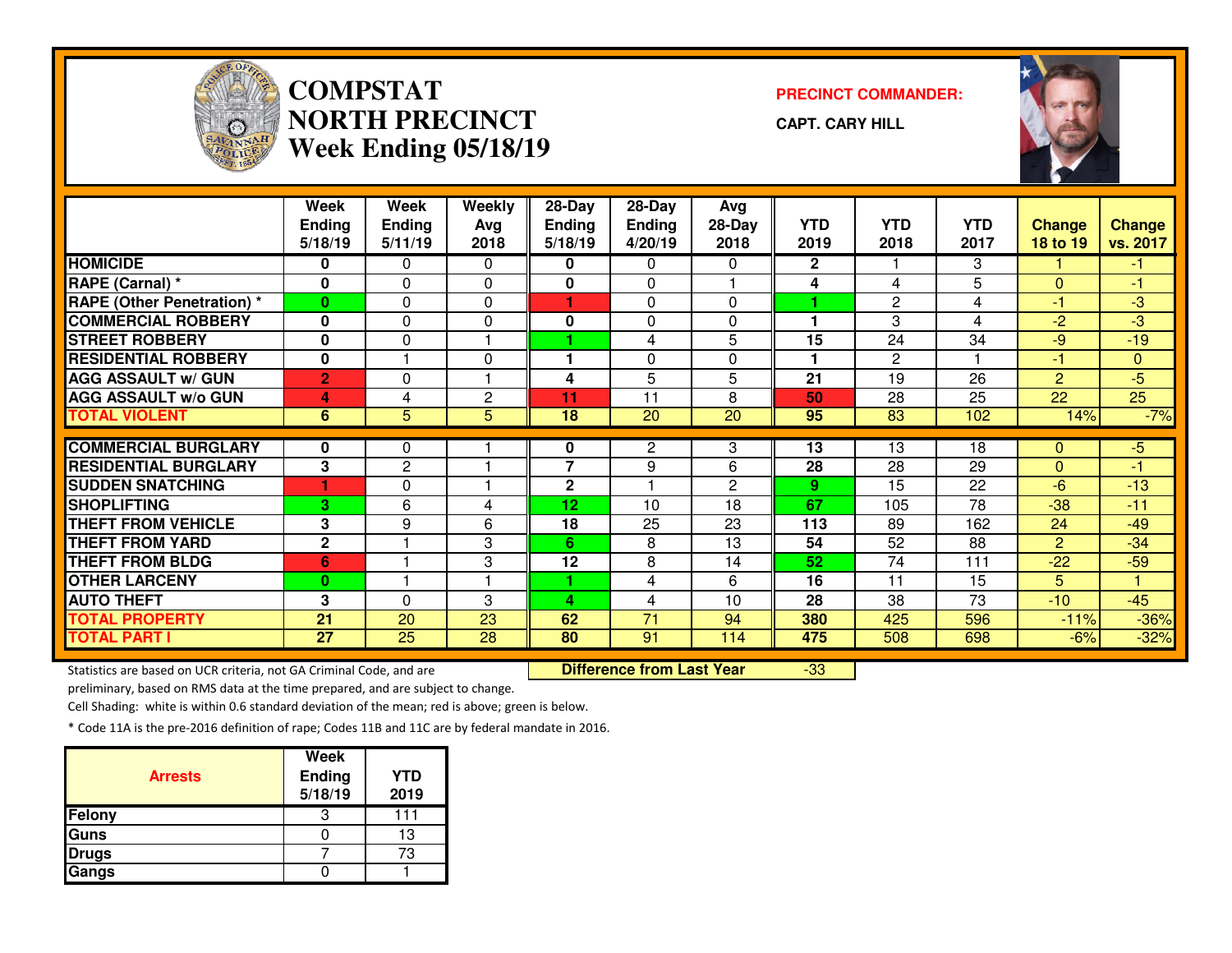

# **COMPSTAT PRECINCT COMMANDER: CENTRAL PRECINCTWeek Ending 05/18/19**

**CAPT. BEN HERRON**

<sup>26</sup>



|                                   | <b>Week</b>    | <b>Week</b>    | <b>Weekly</b>  | 28-Day        | 28-Day         | Avg            |              |            |            |                |                 |
|-----------------------------------|----------------|----------------|----------------|---------------|----------------|----------------|--------------|------------|------------|----------------|-----------------|
|                                   | <b>Ending</b>  | <b>Ending</b>  | Avg            | <b>Ending</b> | <b>Ending</b>  | 28-Day         | <b>YTD</b>   | <b>YTD</b> | <b>YTD</b> | <b>Change</b>  | <b>Change</b>   |
|                                   | 5/18/19        | 5/11/19        | 2018           | 5/18/19       | 4/20/19        | 2018           | 2019         | 2018       | 2017       | 18 to 19       | vs. 2017        |
| <b>HOMICIDE</b>                   | 0              |                | $\Omega$       |               | $\Omega$       |                | $\mathbf{2}$ | $\Omega$   |            | $\overline{2}$ |                 |
| RAPE (Carnal) *                   | $\mathbf{0}$   | $\Omega$       | 0              | $\mathbf 2$   | $\overline{c}$ |                | 6            | 6          | 6          | $\Omega$       | $\overline{0}$  |
| <b>RAPE (Other Penetration)</b> * | $\mathbf{0}$   | 0              | $\Omega$       | $\mathbf{0}$  | $\Omega$       |                |              | 4          | 4          | $-3$           | $-3$            |
| <b>COMMERCIAL ROBBERY</b>         | $\bf{0}$       | $\Omega$       | $\Omega$       | 0             |                |                | $\mathbf{2}$ | 3          | 6          | -1             | $-4$            |
| <b>STREET ROBBERY</b>             |                | 3              |                | $\mathbf{9}$  | 4              | 5.             | 22           | 16         | 22         | 6              | 0               |
| <b>RESIDENTIAL ROBBERY</b>        | $\bf{0}$       | $\Omega$       | $\Omega$       | 0             | $\Omega$       |                | 1            |            | 4          | $\Omega$       | $-3$            |
| <b>AGG ASSAULT w/ GUN</b>         | 3              |                | $\overline{2}$ | 6             | 8              | $\overline{ }$ | 34           | 28         | 36         | 6              | $-2$            |
| <b>AGG ASSAULT w/o GUN</b>        |                | 2              | $\overline{c}$ | 20            | 11             | $\overline{ }$ | 56           | 30         | 30         | 26             | 26              |
| <b>TOTAL VIOLENT</b>              | $5\phantom{1}$ | $\overline{7}$ | 5              | 38            | 26             | 22             | 124          | 88         | 109        | 41%            | 14%             |
|                                   |                |                |                |               |                |                |              |            |            |                |                 |
| <b>COMMERCIAL BURGLARY</b>        | $\bf{0}$       | 0              |                | 2             | 3              | 3              | 14           | 17         | 12         | $-3$           | $\overline{2}$  |
| <b>RESIDENTIAL BURGLARY</b>       | 3              |                | 4              | 16            | 15             | 15             | 68           | 81         | 91         | $-13$          | $-23$           |
| <b>SUDDEN SNATCHING</b>           | $\bf{0}$       | $\Omega$       | 0              |               | $\Omega$       |                | 3            | 5          | 12         | $-2$           | $-9$            |
| <b>SHOPLIFTING</b>                | 6              | 2              | 4              | 19            | 18             | 17             | 95           | 57         | 91         | 38             | $\overline{4}$  |
| <b>THEFT FROM VEHICLE</b>         | 3              | 12             | $\overline{7}$ | 32            | 21             | 26             | 109          | 129        | 182        | $-20$          | $-73$           |
| <b>THEFT FROM YARD</b>            | 3              | 6              | 4              | 17            | 19             | 16             | 76           | 55         | 88         | 21             | $-12$           |
| <b>THEFT FROM BLDG</b>            | 3              | 4              | 3              | 11            | 10             | 13             | 51           | 70         | 68         | $-19$          | $-17$           |
| <b>OTHER LARCENY</b>              | 1              |                | н              | 5             | 5              | 5              | 28           | 17         | 18         | 11             | 10 <sup>1</sup> |
| <b>AUTO THEFT</b>                 |                | 0              | 4              | 8             | 10             | 14             | 55           | 78         | 75         | $-23$          | $-20$           |
| <b>TOTAL PROPERTY</b>             | 20             | 26             | 27             | 111           | 101            | 109            | 499          | 509        | 637        | $-2%$          | $-22%$          |
| <b>TOTAL PART I</b>               | 25             | 33             | 33             | 149           | 127            | 131            | 623          | 597        | 746        | 4%             | $-16%$          |

Statistics are based on UCR criteria, not GA Criminal Code, and are **Difference from Last Year** 

preliminary, based on RMS data at the time prepared, and are subject to change.

Cell Shading: white is within 0.6 standard deviation of the mean; red is above; green is below.

| <b>Arrests</b> | <b>Week</b><br>Ending<br>5/18/19 | <b>YTD</b><br>2019 |
|----------------|----------------------------------|--------------------|
| Felony         | З                                | 162                |
| <b>Drugs</b>   | ◠                                |                    |
| Guns           |                                  |                    |
| Gangs          |                                  |                    |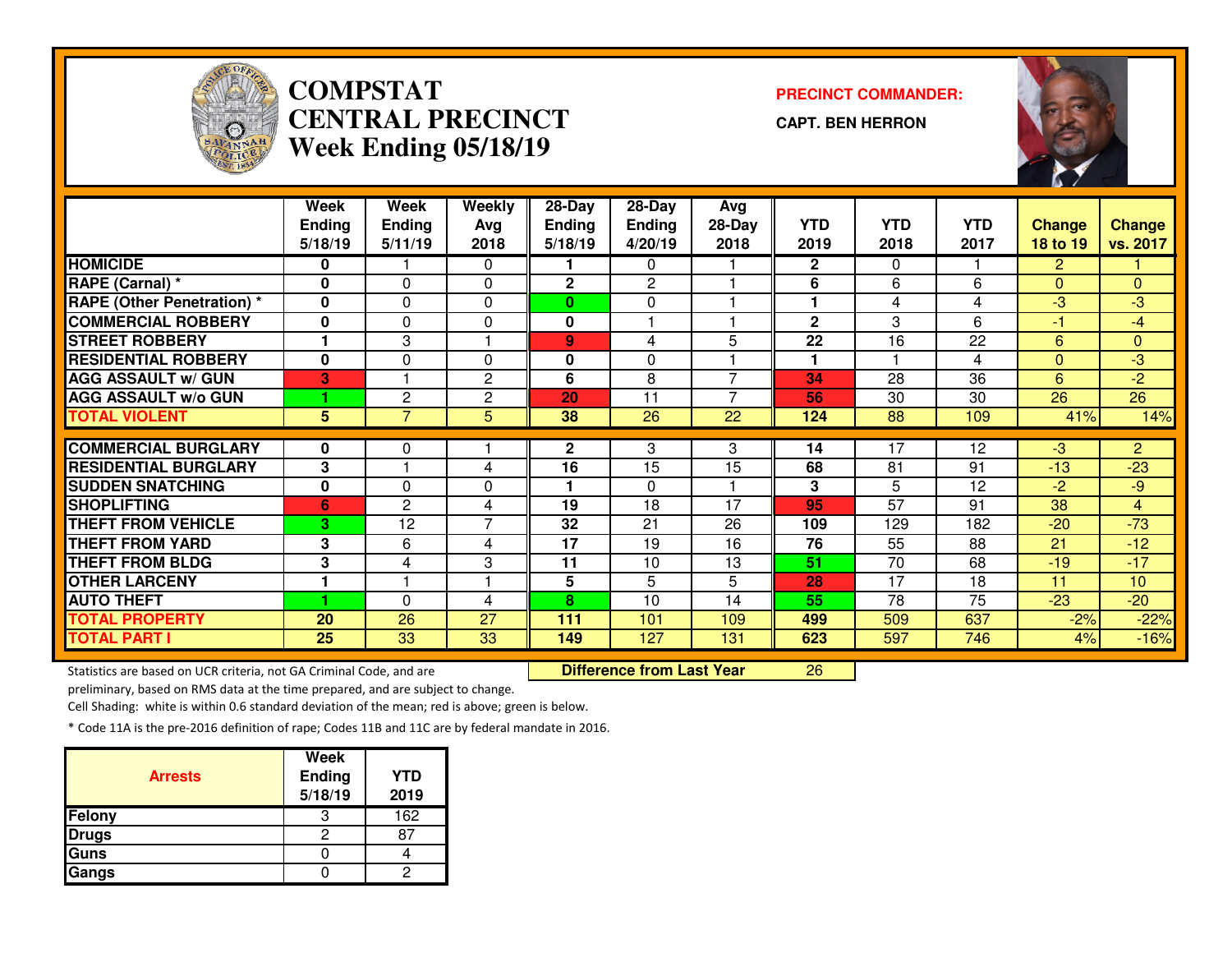

# **COMPSTATSOUTH PRECINCTWeek Ending 05/18/19**

### **PRECINCT COMMANDER:**

**CAPT. MICHELLE HALFORD**



|                                   | Week           | Week           | Weekly         | 28-Day         | 28-Day          | Avg            |            |                 |                 |                |                |
|-----------------------------------|----------------|----------------|----------------|----------------|-----------------|----------------|------------|-----------------|-----------------|----------------|----------------|
|                                   | <b>Ending</b>  | <b>Ending</b>  | Avg            | <b>Ending</b>  | <b>Ending</b>   | $28-Day$       | <b>YTD</b> | <b>YTD</b>      | <b>YTD</b>      | <b>Change</b>  | <b>Change</b>  |
|                                   | 5/18/19        | 5/11/19        | 2018           | 5/18/19        | 4/20/19         | 2018           | 2019       | 2018            | 2017            | 18 to 19       | vs. 2017       |
| <b>HOMICIDE</b>                   | 0              | 0              | 0              | 0              | 0               | 0              | 4          |                 |                 | 3              | 3              |
| RAPE (Carnal) *                   | 1              | $\Omega$       | 0              |                | 2               |                | 4          | 4               |                 | $\Omega$       | 3              |
| <b>RAPE (Other Penetration) *</b> | $\bf{0}$       | 0              | 0              | 0              | 0               |                | $\bf{0}$   | 9               | 3               | $-9$           | $-3$           |
| <b>COMMERCIAL ROBBERY</b>         | 1              | 0              | 0              |                | $\mathbf 0$     |                | 4          | 5               | 12              | $-1$           | $-8$           |
| <b>STREET ROBBERY</b>             | $\overline{2}$ | 0              | 1              | 3              |                 | 3              | 12         | 10              | 10              | $\overline{2}$ | $\overline{2}$ |
| <b>RESIDENTIAL ROBBERY</b>        | $\mathbf{0}$   |                | 0              | 3              | $\Omega$        |                | 3          | $\overline{c}$  |                 |                | $\overline{2}$ |
| <b>AGG ASSAULT w/ GUN</b>         | $\mathbf 0$    | $\overline{c}$ |                | 3              | 5               | $\overline{c}$ | 20         | 6               | 17              | 14             | 3              |
| <b>AGG ASSAULT w/o GUN</b>        | $\overline{2}$ | 2              | 1              | $\overline{7}$ | 9               | 4              | 33         | 16              | $\overline{7}$  | 17             | 26             |
| <b>TOTAL VIOLENT</b>              | 6              | 5              | 3              | 18             | $\overline{17}$ | 14             | 80         | $\overline{53}$ | $\overline{52}$ | 51%            | 54%            |
|                                   |                |                |                |                |                 |                |            |                 |                 |                |                |
| <b>COMMERCIAL BURGLARY</b>        |                | $\mathbf{2}$   |                | 6              | 2               | 5.             | 25         | 17              | 22              | 8              | 3              |
| <b>RESIDENTIAL BURGLARY</b>       | 4              |                | 4              | 11             | 5               | 15             | 28         | 80              | 66              | $-52$          | $-38$          |
| <b>SUDDEN SNATCHING</b>           | $\bf{0}$       | $\Omega$       | 0              | $\bf{0}$       | 0               |                | 4          | 5               | 3               | $-1$           |                |
| <b>SHOPLIFTING</b>                | 18             | 19             | 13             | 58             | 63              | 53             | 299        | 223             | 275             | 76             | 24             |
| <b>THEFT FROM VEHICLE</b>         | 6              |                | $\overline{7}$ | 18             | 16              | 28             | 112        | 130             | 171             | $-18$          | $-59$          |
| <b>THEFT FROM YARD</b>            | 1              | $\mathbf{2}$   | $\overline{c}$ | 6              | 3               | 8              | 27         | 31              | 30              | $-4$           | -3             |
| <b>THEFT FROM BLDG</b>            | 3              |                | 3              | 11             | 13              | 12             | 65         | 46              | 98              | 19             | $-33$          |
| <b>OTHER LARCENY</b>              | $\overline{2}$ | 2              | 1              | 6              | 4               | $\mathbf{2}$   | 16         | 11              | 16              | 5              | $\mathbf{0}$   |
| <b>AUTO THEFT</b>                 | 0              | 2              | 3              | Δ              | 8               | 11             | 42         | 58              | 54              | $-16$          | $-12$          |
| <b>TOTAL PROPERTY</b>             | 35             | 30             | 34             | 120            | 114             | 136            | 618        | 601             | 735             | 3%             | $-16%$         |
| <b>TOTAL PART I</b>               | 41             | 35             | 37             | 138            | 131             | 150            | 698        | 654             | 787             | 7%             | $-11%$         |

Statistics are based on UCR criteria, not GA Criminal Code, and are **Difference from Last Year** 

<sup>44</sup>

preliminary, based on RMS data at the time prepared, and are subject to change.

Cell Shading: white is within 0.6 standard deviation of the mean; red is above; green is below.

| <b>Arrests</b> | <b>Week</b><br>Ending<br>5/18/19 | <b>YTD</b><br>2019 |
|----------------|----------------------------------|--------------------|
| Felony         |                                  | 101                |
| <b>Drugs</b>   |                                  | 53                 |
| Gun            |                                  |                    |
| Gangs          |                                  |                    |